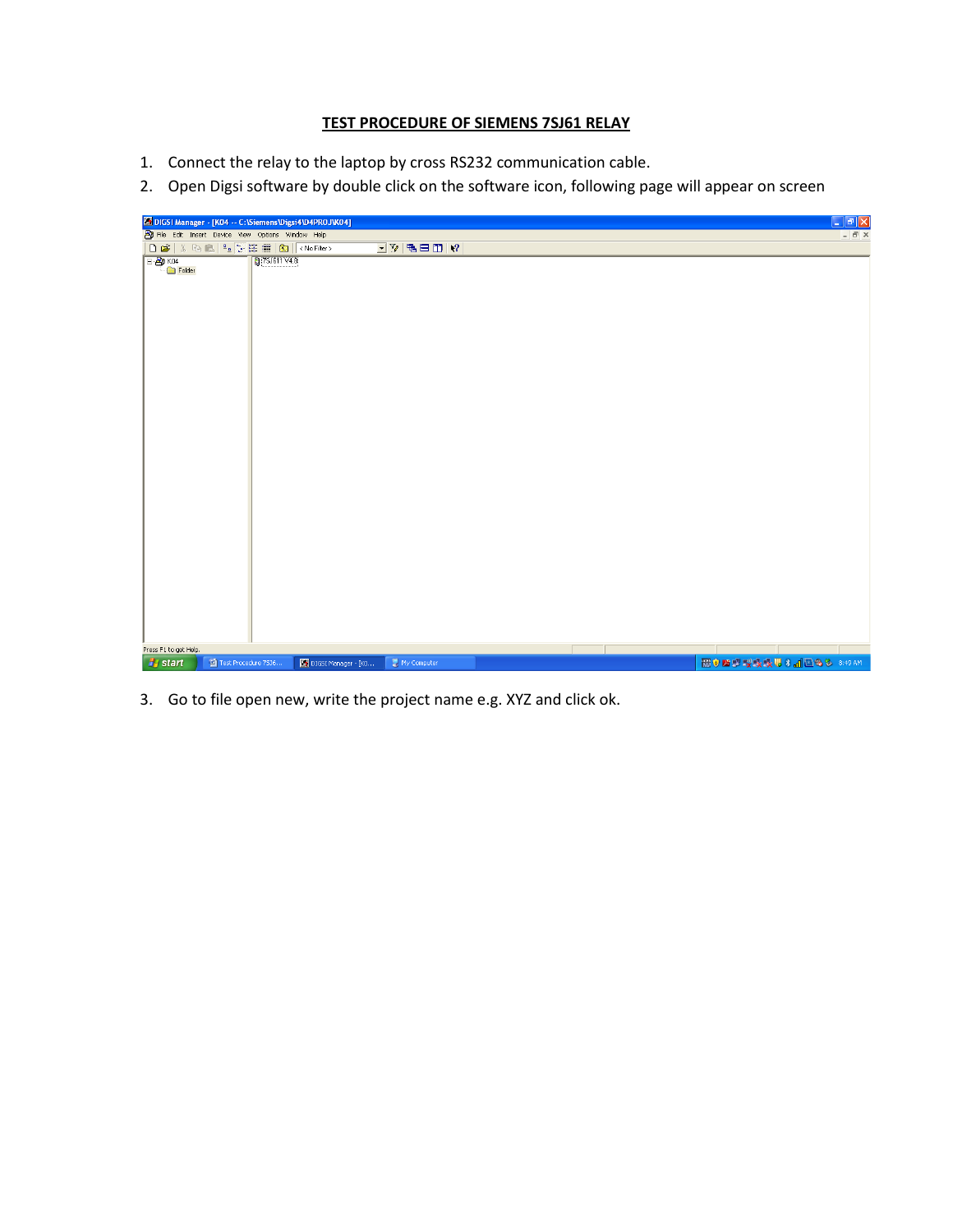|                                                                                                                | DIGSI Manager - [KO4 -- C:\Siemens\Digsi4\D4PROJ\KO4]                                                                                                                      |                                                                        | - <b> 히</b> X                              |
|----------------------------------------------------------------------------------------------------------------|----------------------------------------------------------------------------------------------------------------------------------------------------------------------------|------------------------------------------------------------------------|--------------------------------------------|
| File Edit Insert Device View Options Window Help                                                               | コットロロド                                                                                                                                                                     |                                                                        |                                            |
| $E$ KO4<br>27SJ611V4.8                                                                                         |                                                                                                                                                                            |                                                                        |                                            |
| Folder                                                                                                         |                                                                                                                                                                            |                                                                        |                                            |
|                                                                                                                |                                                                                                                                                                            |                                                                        |                                            |
|                                                                                                                |                                                                                                                                                                            | Ι×                                                                     |                                            |
|                                                                                                                | <b>New Project</b>                                                                                                                                                         |                                                                        |                                            |
|                                                                                                                | User projects   Libraries  <br>Name<br>Storage path                                                                                                                        | ×                                                                      |                                            |
|                                                                                                                | <b>Than 12</b><br><b>Altan Addus</b> SS 2<br><b>Altan Andus SS 2</b><br><b>Altan Addus SS 2</b><br><b>Altan Addus ss</b><br><b>Altan Addus ss</b><br><b>Altan Addus ss</b> | C:\Siemens\Digsi4\D4PROJ\7sd522<br>C:\Siemens\Digsi4\D4PROJ\abc        |                                            |
|                                                                                                                |                                                                                                                                                                            | C:\Siemens\Digsi4\D4PR0J\Al_Andl                                       |                                            |
|                                                                                                                |                                                                                                                                                                            | C:\Siemens\Digsi4\D4PROJ\Al_andal<br>C:\Siemens\Digsi4\D4PR0J\Al_and_1 |                                            |
|                                                                                                                |                                                                                                                                                                            | C:\Siemens\Digsi4\D4PROJ\K06<br>$\mathbf{\mathsf{v}}$                  |                                            |
|                                                                                                                |                                                                                                                                                                            |                                                                        |                                            |
|                                                                                                                | Name:                                                                                                                                                                      | Type:                                                                  |                                            |
|                                                                                                                | XYZ                                                                                                                                                                        | Project<br>$\overline{\phantom{a}}$                                    |                                            |
|                                                                                                                | Storage location (path):                                                                                                                                                   | $\Gamma$ F Library                                                     |                                            |
|                                                                                                                | C:\Siemens\Digsi4\D4PROJ                                                                                                                                                   | Browse.                                                                |                                            |
|                                                                                                                | $\mathsf{OK}$                                                                                                                                                              | Help<br>Cancel                                                         |                                            |
|                                                                                                                |                                                                                                                                                                            |                                                                        |                                            |
|                                                                                                                |                                                                                                                                                                            |                                                                        |                                            |
|                                                                                                                |                                                                                                                                                                            |                                                                        |                                            |
|                                                                                                                |                                                                                                                                                                            |                                                                        |                                            |
|                                                                                                                |                                                                                                                                                                            |                                                                        |                                            |
| Press F1 to get Help.                                                                                          |                                                                                                                                                                            |                                                                        |                                            |
| <b>A</b> start<br>Test Procedure 7536                                                                          | DIGSI Manager - [KO                                                                                                                                                        | 图 ● 图 型 型 嗅 嗅 吸 思 8 ad 图 8 & 9:14 AM                                   |                                            |
|                                                                                                                |                                                                                                                                                                            |                                                                        |                                            |
| 5 DIGSI Manager - [XYZ -- C:\Siemens\Digsi4\D4PROJ\Xyz]<br>By File Edit Insert Device View Options Window Help |                                                                                                                                                                            |                                                                        | $\Box$ e $\mathsf{x}$<br>$ \overline{a}$ x |
|                                                                                                                | $\overline{\mathbb{E}[\mathbb{V}]\boxtimes\boxplus\boxplus[\mathbb{V}]}$                                                                                                   |                                                                        |                                            |
| <b>E By</b> X <sub>Z</sub><br>Folder                                                                           |                                                                                                                                                                            |                                                                        |                                            |
|                                                                                                                |                                                                                                                                                                            |                                                                        |                                            |
|                                                                                                                |                                                                                                                                                                            |                                                                        |                                            |
|                                                                                                                |                                                                                                                                                                            |                                                                        |                                            |
|                                                                                                                |                                                                                                                                                                            |                                                                        |                                            |
|                                                                                                                |                                                                                                                                                                            |                                                                        |                                            |
|                                                                                                                |                                                                                                                                                                            |                                                                        |                                            |
|                                                                                                                |                                                                                                                                                                            |                                                                        |                                            |
|                                                                                                                |                                                                                                                                                                            |                                                                        |                                            |
|                                                                                                                |                                                                                                                                                                            |                                                                        |                                            |
|                                                                                                                |                                                                                                                                                                            |                                                                        |                                            |
|                                                                                                                |                                                                                                                                                                            |                                                                        |                                            |
|                                                                                                                |                                                                                                                                                                            |                                                                        |                                            |
|                                                                                                                |                                                                                                                                                                            |                                                                        |                                            |
|                                                                                                                |                                                                                                                                                                            |                                                                        |                                            |
|                                                                                                                |                                                                                                                                                                            |                                                                        |                                            |
|                                                                                                                |                                                                                                                                                                            |                                                                        |                                            |
|                                                                                                                |                                                                                                                                                                            |                                                                        |                                            |
|                                                                                                                |                                                                                                                                                                            |                                                                        |                                            |
|                                                                                                                |                                                                                                                                                                            |                                                                        |                                            |
|                                                                                                                |                                                                                                                                                                            |                                                                        |                                            |
| Press F1 to get Help.<br><b>H</b> start<br>Test Procedure 7536                                                 | DIGSI Manager - [XY                                                                                                                                                        | <b>OP</b> all 9:15 AM                                                  |                                            |

4. Go to folder and right click, in options click on Device>Digsi (Plug and play)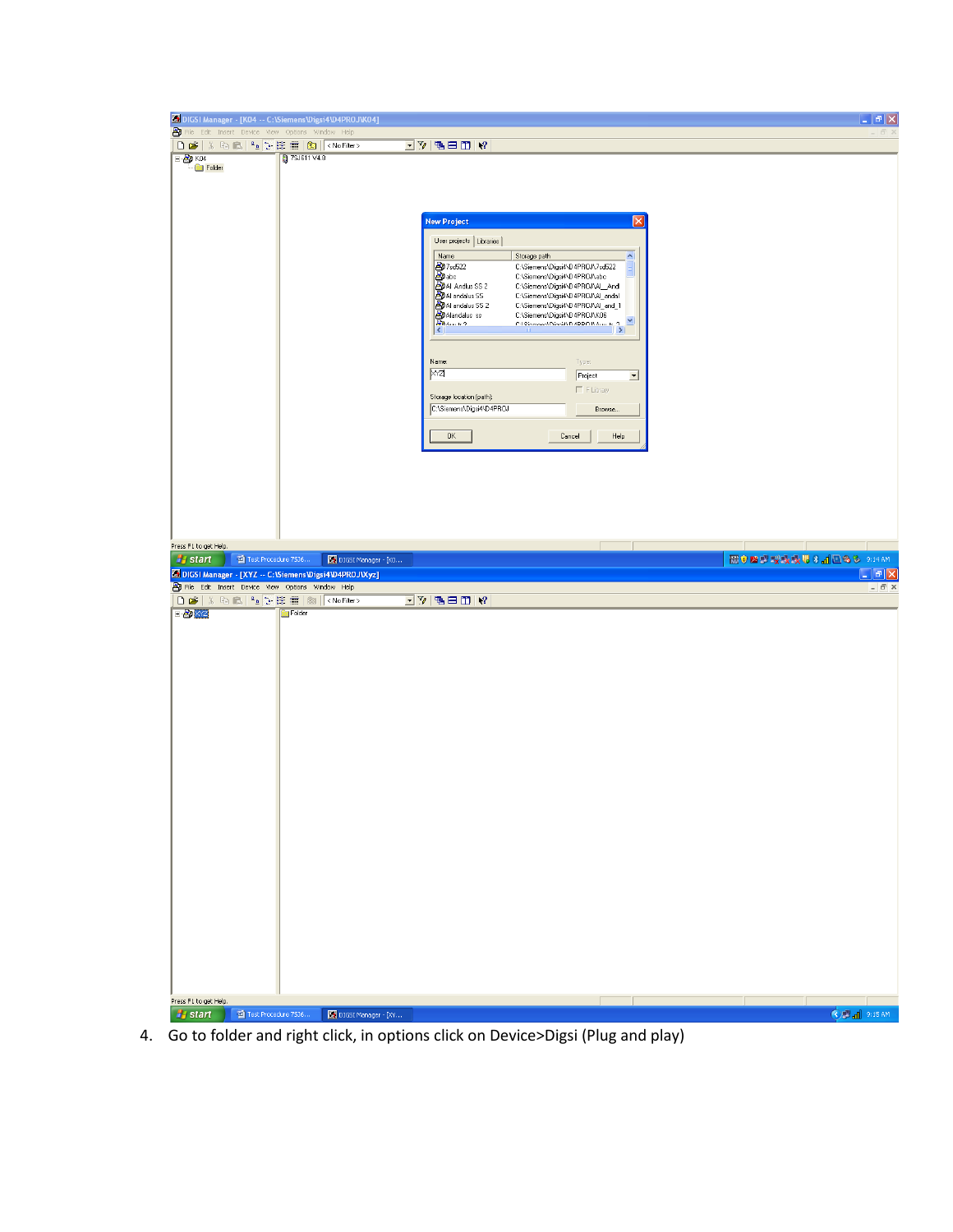| <b>Ex</b> DIGSI Manager - [XYZ -- C:\Siemens\Digsi4\D4PROJ\Xyz]                                  |                                                |                                                             |                                                                                                    | - <b> </b> 하   ×                   |
|--------------------------------------------------------------------------------------------------|------------------------------------------------|-------------------------------------------------------------|----------------------------------------------------------------------------------------------------|------------------------------------|
| File Edit Insert Device View Options Window Help                                                 |                                                |                                                             |                                                                                                    | $ \bar{$ } $\times$                |
|                                                                                                  |                                                | $\boxed{\cdot}$ $\sqrt{2}$ (be $\boxed{\cdot}$ ) $\sqrt{2}$ |                                                                                                    |                                    |
| <b>E By</b> XYZ                                                                                  | œF<br>Device catalog                           |                                                             |                                                                                                    |                                    |
|                                                                                                  | Cut                                            | Ctrl+X                                                      |                                                                                                    |                                    |
|                                                                                                  | Copy                                           | $Ctrl + C$                                                  |                                                                                                    |                                    |
|                                                                                                  | Paste                                          | $CtrI+V$                                                    |                                                                                                    |                                    |
|                                                                                                  | Delete                                         | Del                                                         |                                                                                                    |                                    |
|                                                                                                  | Insert New Object                              | ٠                                                           |                                                                                                    |                                    |
|                                                                                                  | Configure DOSDIGSI<br>Configure DIGSI 4        |                                                             |                                                                                                    |                                    |
|                                                                                                  | Folder                                         |                                                             |                                                                                                    |                                    |
|                                                                                                  | Device -> DIGSI (Plug & Play)<br>Import Device |                                                             |                                                                                                    |                                    |
|                                                                                                  | Update process bus data                        |                                                             |                                                                                                    |                                    |
|                                                                                                  | Object Properties                              | Alt+Return                                                  |                                                                                                    |                                    |
|                                                                                                  |                                                |                                                             |                                                                                                    |                                    |
|                                                                                                  |                                                |                                                             |                                                                                                    |                                    |
|                                                                                                  |                                                |                                                             |                                                                                                    |                                    |
|                                                                                                  |                                                |                                                             |                                                                                                    |                                    |
|                                                                                                  |                                                |                                                             |                                                                                                    |                                    |
|                                                                                                  |                                                |                                                             |                                                                                                    |                                    |
|                                                                                                  |                                                |                                                             |                                                                                                    |                                    |
|                                                                                                  |                                                |                                                             |                                                                                                    |                                    |
|                                                                                                  |                                                |                                                             |                                                                                                    |                                    |
|                                                                                                  |                                                |                                                             |                                                                                                    |                                    |
|                                                                                                  |                                                |                                                             |                                                                                                    |                                    |
|                                                                                                  |                                                |                                                             |                                                                                                    |                                    |
|                                                                                                  |                                                |                                                             |                                                                                                    |                                    |
|                                                                                                  |                                                |                                                             |                                                                                                    |                                    |
|                                                                                                  |                                                |                                                             |                                                                                                    |                                    |
|                                                                                                  |                                                |                                                             |                                                                                                    |                                    |
| Uploads current device settings to the selected folder.<br><b>B</b> start<br>Test Procedure 7536 |                                                |                                                             |                                                                                                    | C 3 al 9:16 AM                     |
|                                                                                                  | DIGSI Manager - [XY                            |                                                             |                                                                                                    |                                    |
|                                                                                                  |                                                |                                                             |                                                                                                    |                                    |
| <b>S</b> DIGSI Manager - [XYZ -- C:\Siemens\Digsi4\D4PROJ\Xyz]                                   |                                                |                                                             |                                                                                                    | $\mid$ $\mid$ $\mid$ $\mid$ $\mid$ |
|                                                                                                  |                                                |                                                             |                                                                                                    |                                    |
| File Edit Insert Device View Options Window Help                                                 | Folder                                         | $\Box$ y r b $\Box$ y $\Box$                                |                                                                                                    |                                    |
| <b>E By</b> XYZ                                                                                  |                                                |                                                             |                                                                                                    |                                    |
|                                                                                                  |                                                |                                                             |                                                                                                    |                                    |
|                                                                                                  |                                                |                                                             |                                                                                                    |                                    |
|                                                                                                  |                                                |                                                             |                                                                                                    |                                    |
|                                                                                                  |                                                |                                                             |                                                                                                    |                                    |
|                                                                                                  |                                                | <b>Plug &amp; Play</b>                                      |                                                                                                    |                                    |
|                                                                                                  |                                                | Connection type                                             | Connection properties                                                                              |                                    |
|                                                                                                  |                                                | $C$ Offine                                                  |                                                                                                    |                                    |
|                                                                                                  |                                                | C Direct                                                    | Important:<br>Plug & Play is only possible if the front interface is directly linked<br>to the PC. |                                    |
|                                                                                                  |                                                | $C$ USB                                                     |                                                                                                    |                                    |
|                                                                                                  |                                                | C Modem connection                                          | COM1<br>PC interface:<br>$\overline{\phantom{a}}$                                                  |                                    |
|                                                                                                  |                                                | C PROFIBUS FMS                                              |                                                                                                    |                                    |
|                                                                                                  |                                                | $C$ Ethernet                                                | Frame:<br>$8E$ (ven) 1<br>$\vert \cdot \vert$                                                      |                                    |
|                                                                                                  |                                                |                                                             |                                                                                                    |                                    |
|                                                                                                  |                                                |                                                             |                                                                                                    |                                    |
|                                                                                                  |                                                |                                                             |                                                                                                    |                                    |
|                                                                                                  |                                                |                                                             |                                                                                                    |                                    |
|                                                                                                  |                                                | $\mathsf{OK}$                                               | Cancel<br>Help                                                                                     |                                    |
|                                                                                                  |                                                |                                                             |                                                                                                    |                                    |
|                                                                                                  |                                                |                                                             |                                                                                                    |                                    |
|                                                                                                  |                                                |                                                             |                                                                                                    |                                    |
|                                                                                                  |                                                |                                                             |                                                                                                    |                                    |
|                                                                                                  |                                                |                                                             |                                                                                                    |                                    |
|                                                                                                  |                                                |                                                             |                                                                                                    |                                    |
|                                                                                                  |                                                |                                                             |                                                                                                    |                                    |
|                                                                                                  |                                                |                                                             |                                                                                                    |                                    |
| Press F1 to get Help.<br>Test Procedure 7536<br><b><i>i</i></b> start                            | DIGSI Manager - [XY                            |                                                             |                                                                                                    | C 2 d 9:18 AM                      |

5. On this select direct and select your pc interface then click ok. After this it will communicate to the relay. After successful communication following page will appear, in this page device setting is come to your software.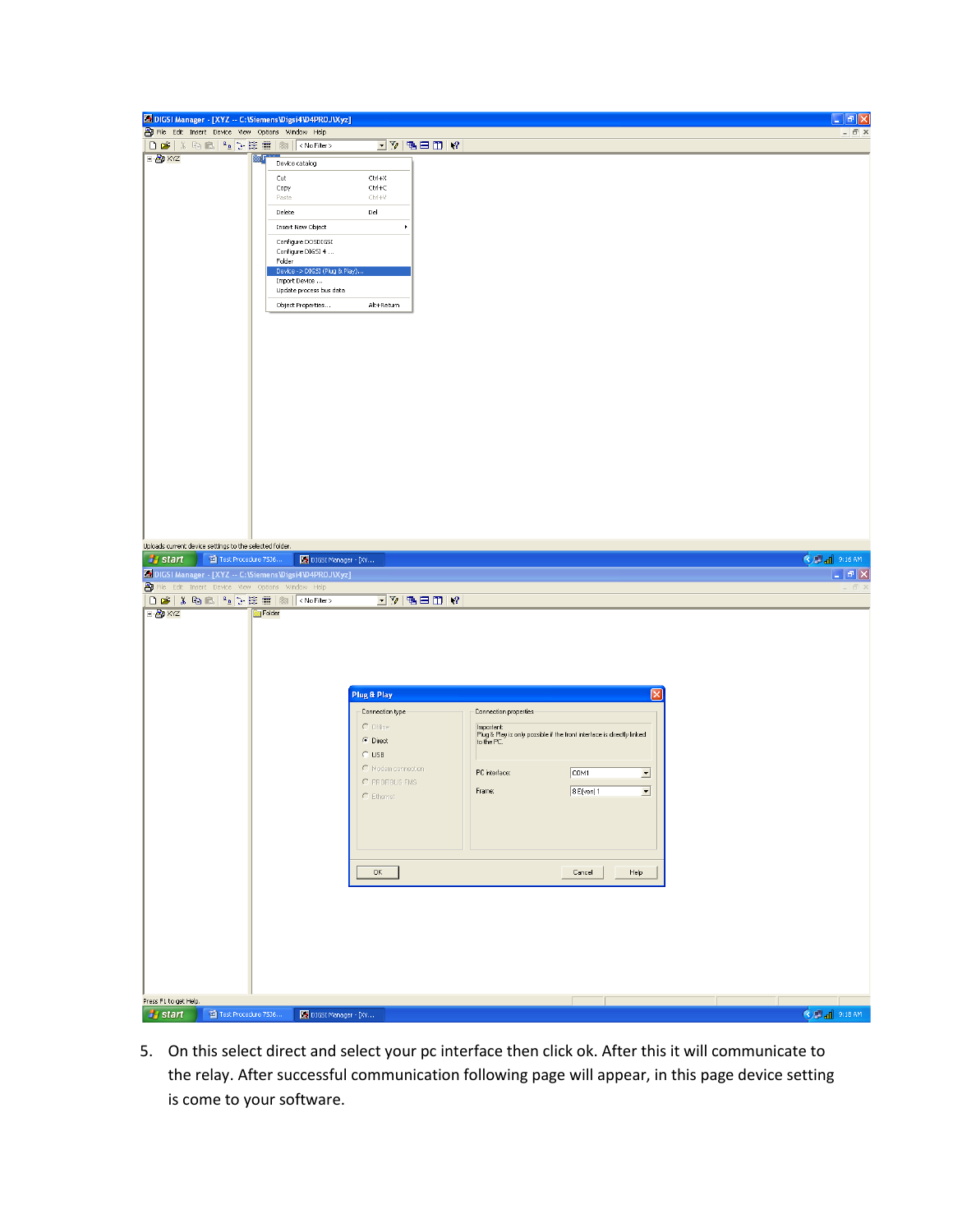|                        | <b>S DIGSI Manager - [XYZ -- C:\Siemens\Digsi4\D4PROJ\Xyz]</b> |                     |                                   |  |  | $\Box$ e $\times$     |  |
|------------------------|----------------------------------------------------------------|---------------------|-----------------------------------|--|--|-----------------------|--|
|                        | File Edit Insert Device View Options Window Help               |                     |                                   |  |  | $ \bar{m}$ $\times$   |  |
|                        | <b>DEXBALTEME</b> KNoFilter>                                   |                     | $\boxed{\mathbb{Z}^{n}}$ reproves |  |  |                       |  |
| <b>B</b> XYZ<br>Folder | 7SJ611 V4.8                                                    |                     |                                   |  |  |                       |  |
| Press F1 to get Help.  |                                                                |                     |                                   |  |  |                       |  |
|                        |                                                                |                     |                                   |  |  |                       |  |
| <b>A</b> start         | Test Procedure 7536                                            | DIGSI Manager - [XY |                                   |  |  | <b>OB</b> all 9:28 AM |  |

- 6. To open device setting double click on the file
- 7. Now we can make changes in setting online or offline. For online select direct

| SDIGSI Manager - [XYZ -- C:\Siemens\Digsi4\D4PROJ\Xyz]                 |                                                                                                                                                                                                                                                                      | $\Box$ e $\mathsf{X}$ |
|------------------------------------------------------------------------|----------------------------------------------------------------------------------------------------------------------------------------------------------------------------------------------------------------------------------------------------------------------|-----------------------|
| File Edit Insert Device View Options Window Help                       |                                                                                                                                                                                                                                                                      |                       |
|                                                                        |                                                                                                                                                                                                                                                                      |                       |
| <b>B</b> XYZ<br>Folder<br>27SJ611V4.8                                  | $\Box$ y b $\Box$ $\Box$ $\Box$ $\Box$<br>$\sqrt{1}$<br>Open device<br>Connection properties<br>Connection type<br>$\subseteq$ Offine<br>No settings required for this connection type.<br>C Direct<br>$C$ USB<br>C Modem connection<br>C PROFIBUS FMS<br>C Ethernet |                       |
|                                                                        | 0K<br>Help<br>Cancel                                                                                                                                                                                                                                                 |                       |
| Press F1 to get Help.<br><b><i>Fa</i></b> start<br>Test Procedure 7536 | DIGSI Manager - [XY                                                                                                                                                                                                                                                  | <b>C</b> 2 al 9:34 AM |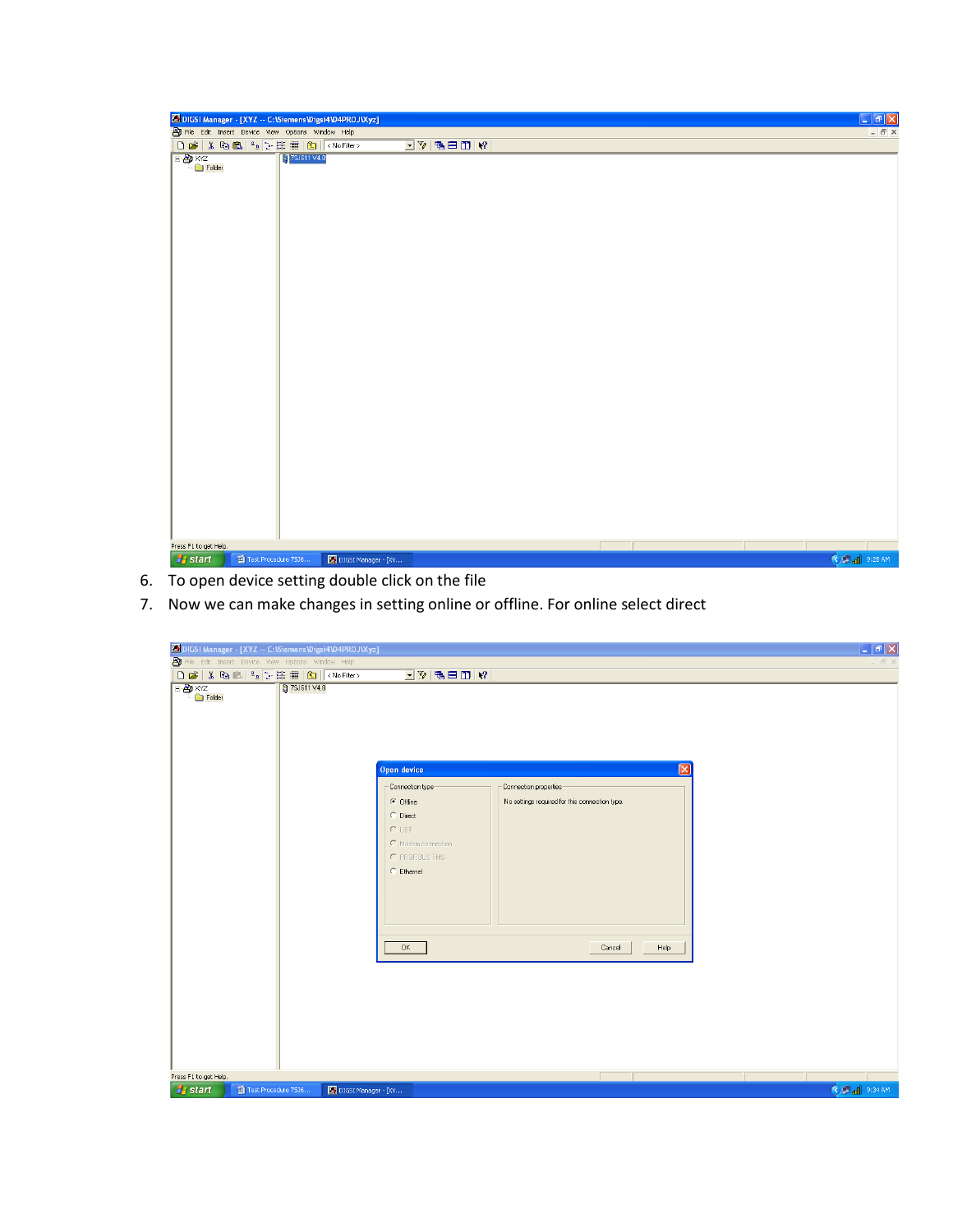|                                                  | 日季 人物危险 直动王炎 生活生用 则加权                                       |                                                        |
|--------------------------------------------------|-------------------------------------------------------------|--------------------------------------------------------|
|                                                  |                                                             |                                                        |
| XYZ / Folder / 7SJ611 V4.8/7SJ611                |                                                             | $\square$ ex                                           |
| <b>E. Offline</b>                                | Select function<br>Settings                                 |                                                        |
|                                                  | <b>BAnnunciation</b>                                        |                                                        |
|                                                  | Measurement<br>Oscillographic Records                       |                                                        |
|                                                  |                                                             |                                                        |
|                                                  |                                                             |                                                        |
|                                                  |                                                             |                                                        |
|                                                  |                                                             |                                                        |
|                                                  |                                                             |                                                        |
|                                                  |                                                             |                                                        |
|                                                  |                                                             |                                                        |
|                                                  |                                                             |                                                        |
|                                                  |                                                             |                                                        |
|                                                  |                                                             |                                                        |
|                                                  |                                                             |                                                        |
|                                                  |                                                             |                                                        |
|                                                  |                                                             |                                                        |
|                                                  |                                                             |                                                        |
|                                                  |                                                             |                                                        |
|                                                  |                                                             |                                                        |
|                                                  |                                                             |                                                        |
|                                                  |                                                             |                                                        |
|                                                  |                                                             |                                                        |
|                                                  |                                                             |                                                        |
|                                                  |                                                             |                                                        |
| Press F1 for Help.                               |                                                             | <b>FFFFF</b>                                           |
| Test Procedure 7536<br><b><i>i</i></b> start     | DIGSI Manager - [XY<br>$\rightarrow$ DIGSI - XYZ / Folder / | 753611 V04.80.05 Offline<br>© <mark>all</mark> 9:40 AM |
| To open setting click on setting                 |                                                             |                                                        |
|                                                  |                                                             |                                                        |
| 3 DIGSI - [XYZ / Folder / 7SJ611 V4.8/7SJ611 ]   |                                                             |                                                        |
| File Edit Insert Device View Options Window Help |                                                             |                                                        |
|                                                  | 日母人和肩胛上为王公生于生用用则用2                                          |                                                        |
| 日 <b>息</b> offine                                | Select function                                             |                                                        |
| Settings<br>- 4 Annunciation                     | Device Configuration<br>Masking I/O (Configuration Matrix)  |                                                        |
| E-X4 Measurement                                 | Power System Data 1                                         |                                                        |
| Oscillographic Records                           | Setting Group A                                             |                                                        |
|                                                  | Stoscillographic Fault Records<br>General Device Settings   |                                                        |
|                                                  |                                                             |                                                        |
|                                                  | Time Synchronization<br>DurPasswords                        |                                                        |
|                                                  | atc.Language                                                |                                                        |
|                                                  | Additional Functions                                        |                                                        |
|                                                  |                                                             |                                                        |
|                                                  |                                                             |                                                        |
|                                                  |                                                             |                                                        |
|                                                  |                                                             |                                                        |
|                                                  |                                                             |                                                        |
|                                                  |                                                             |                                                        |
|                                                  |                                                             |                                                        |
|                                                  |                                                             |                                                        |
|                                                  |                                                             |                                                        |
|                                                  |                                                             |                                                        |
|                                                  |                                                             |                                                        |
|                                                  |                                                             |                                                        |
|                                                  |                                                             |                                                        |
|                                                  |                                                             |                                                        |
|                                                  |                                                             |                                                        |
|                                                  |                                                             |                                                        |
|                                                  |                                                             |                                                        |
|                                                  |                                                             |                                                        |
| Empty                                            |                                                             | 753611 V04.80.05 Offline<br><u>FFFF</u>                |

9. Now click on device configuaration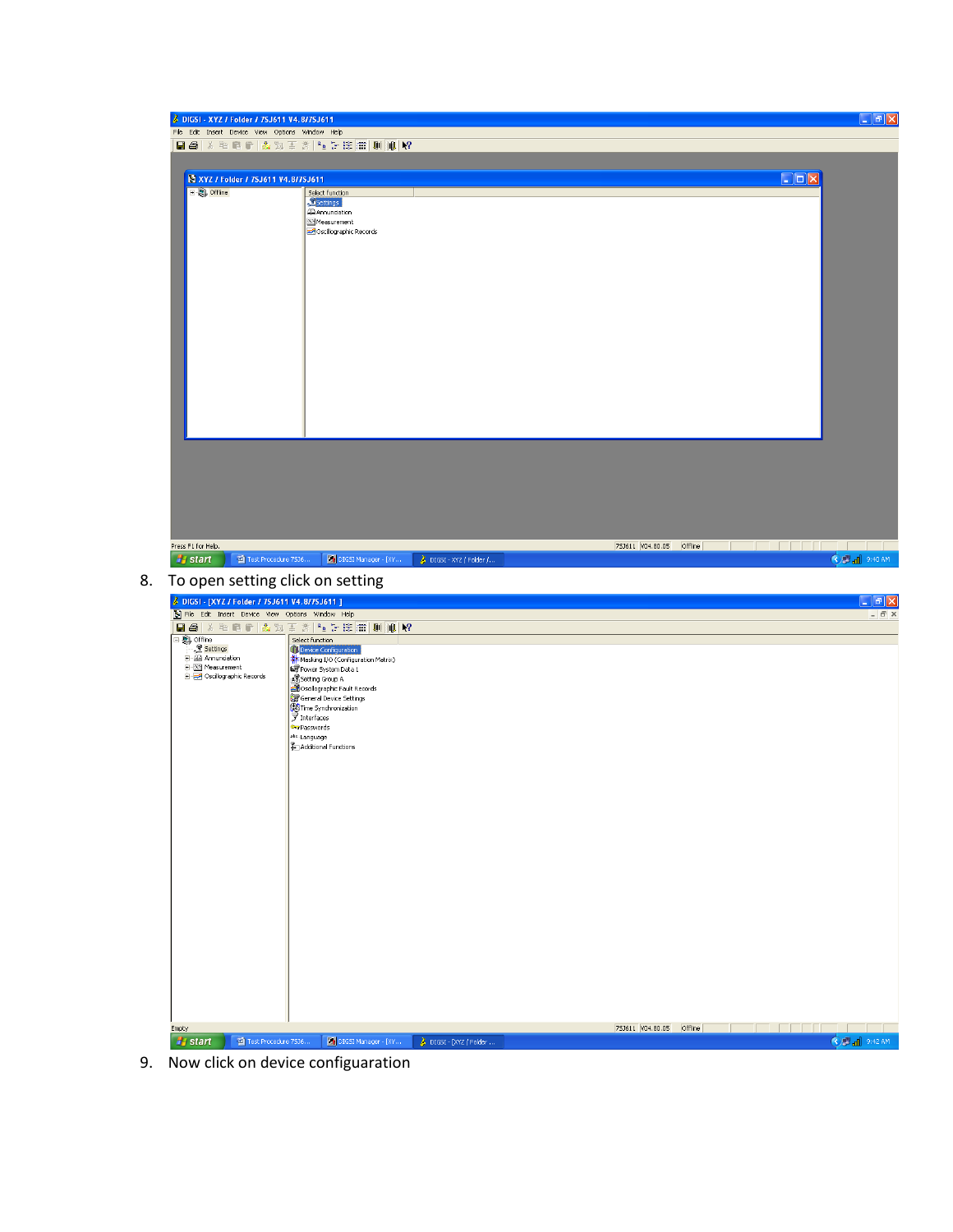| s                              | DIGSI - [XYZ / Folder / 7SJ611 V4.8/7SJ611]             |                                                                                            | - 15                             |
|--------------------------------|---------------------------------------------------------|--------------------------------------------------------------------------------------------|----------------------------------|
|                                | File Edit Insert Device View Options Window Help        |                                                                                            |                                  |
| $\blacksquare$<br>$\mathbb{X}$ | 王 28   2g 计注册   顺   顺   M?<br>电扁行点为                     |                                                                                            |                                  |
| 日 2 offline                    | Select function                                         |                                                                                            |                                  |
| Settings                       | Device Configuration                                    |                                                                                            |                                  |
| + 2 Annunciation               | <b>非</b> Masking I/O (Configuration Matrix)             |                                                                                            |                                  |
| E - XX Measurement             | Power System Data 1                                     |                                                                                            |                                  |
| Oscillographic Records         | Setting Group A                                         |                                                                                            |                                  |
|                                | Socillographic Fault Records<br>General Device Settings | ×<br><b>Functional Scope</b>                                                               |                                  |
|                                | Time Synchronization<br><b>了</b> Interfaces             | Available functions:                                                                       |                                  |
|                                | <b>Our Passwords</b>                                    | $\sim$<br>No.<br>Function<br>Scope                                                         |                                  |
|                                | abr. Language                                           | 0103 Setting Group Change Option<br>Disabled                                               |                                  |
|                                | Additional Functions                                    | Enabled<br>0104<br>Oscillographic Fault Records                                            |                                  |
|                                |                                                         | 0112<br>50/51<br>Definite Time only<br>$\blacktriangledown$<br>50N/51N<br>0113<br>Disabled |                                  |
|                                |                                                         | 0127<br>50 1Ph<br>Disabled                                                                 |                                  |
|                                |                                                         | 0117<br>Cold Load Pickup<br>Disabled                                                       |                                  |
|                                |                                                         | 2nd Harmonic Inrush Restraint<br>Disabled<br>0122                                          |                                  |
|                                |                                                         | 0131<br>(sensitive) Ground fault<br>Disabled                                               |                                  |
|                                |                                                         | Disabled<br>0140<br>46 Negative Sequence Protection                                        |                                  |
|                                |                                                         | 0142 49 Thermal Overload Protection<br>Disabled                                            |                                  |
|                                |                                                         | 50BF Breaker Failure Protection<br>Disabled<br>0170                                        |                                  |
|                                |                                                         | 0171 79 Auto-Reclose Function<br>Disabled<br>Disabled<br>0172                              |                                  |
|                                |                                                         | 52 Breaker Wear Monitoring<br>0182 74TC Trip Circuit Supervision<br>Disabled               |                                  |
|                                |                                                         | External Temperature Input<br>Disabled<br>0190                                             |                                  |
|                                |                                                         | 0191<br>Ext. Temperature Input Connection Type 6 RTD simplex operation                     |                                  |
|                                |                                                         | $\checkmark$<br>Flexible Function 1  20<br>Please select                                   |                                  |
|                                |                                                         |                                                                                            |                                  |
|                                |                                                         | About                                                                                      |                                  |
|                                |                                                         |                                                                                            |                                  |
|                                |                                                         | $DIGSI \rightarrow device$<br><b>OK</b><br>Cancel<br>Help                                  |                                  |
|                                |                                                         |                                                                                            |                                  |
|                                |                                                         |                                                                                            |                                  |
|                                |                                                         |                                                                                            |                                  |
|                                |                                                         |                                                                                            |                                  |
|                                |                                                         |                                                                                            |                                  |
|                                |                                                         |                                                                                            |                                  |
|                                |                                                         |                                                                                            |                                  |
|                                |                                                         |                                                                                            |                                  |
| Empty                          |                                                         | 753611 V04.80.05                                                                           | Offline                          |
| <b><i>L'i</i></b> start        | DIGSI Manager - [XY<br>Test Procedure 7536              | DIGSI - [XYZ / Folder                                                                      | <b>C</b> P <sub>al</sub> 9:57 AM |

- 10. Here in device configuration we can enable or disable each protection function as per our requirement. For testing purpose only that element should be enable which element we have to test. Suppose O/C element has to test then keep this function enable rest all function should be disable.
- 11. In power system data 1 set the system power system data for which the relay is installed e.g. Power frequency, CT ratio, phase sequence etc.
- 12. In setting group A we can set the setting value for all enabled protection functions. Here we select only for O/C protection so we will set O/C pickup and trip time as per our test format.
- 13. For tripping we can configure any output in masking I/O (configuration matrix). For example we have taken Binary Output 1 for over current tripping. Also we can configure the LEDs here in following pic LED 2,3and 4 is used for pickup of A, B and C phase respectively.